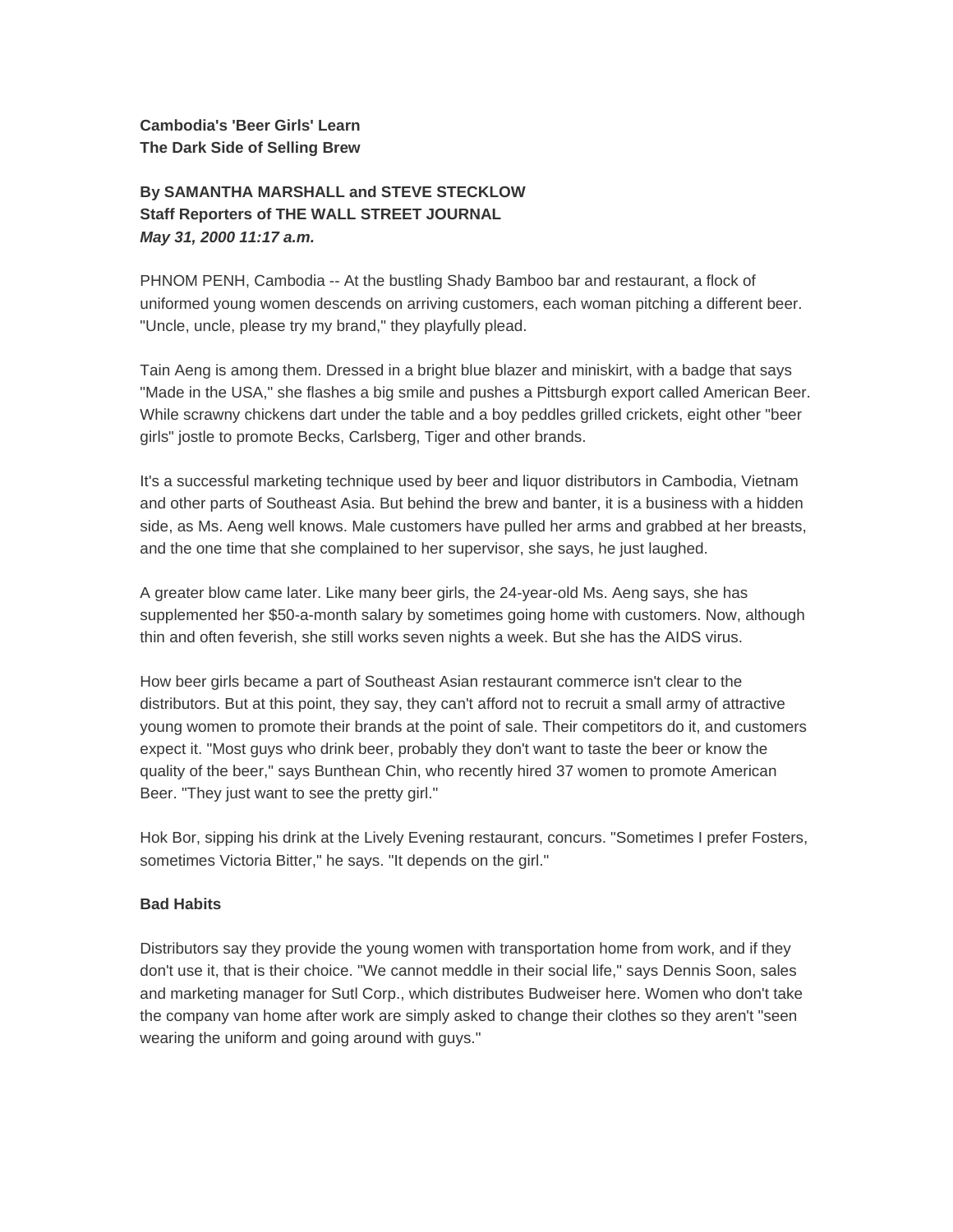He doesn't claim the workplace is free of hassle for beer girls, though. "Cambodians ... have very bad drinking habits," says the Singaporean Mr. Soon. "They like to touch their buttocks, they like to grab their hand ... . After a while, you get used to it."

As for Budweiser brewer **Anheuser-Busch** Cos., it says it expects those who employ young "Budweiser ambassadors" to provide a safe and healthy work environment, as it does for its own employees.

Ms. Aeng tries to stay healthy with vitamins. The costly drug cocktails taken in wealthy nations to keep AIDS at bay are essentially unavailable here. The country's cash-strapped Health Ministry focuses its limited efforts chiefly on groups deemed most at risk, such as brothel workers. It's just another way that the beer girls of Cambodia fall through the cracks.

### **City Lights**

Ms. Aeng's route to the Shady Bamboo was a circuitous one, beginning as a flight from rural poverty. Her father is a rice farmer. One of 10 children, she made meals for neighbors to supplement the family's meager income. This skill led a friend to recommend her for a cooking job in Phnom Penh at a bride brokerage that specialized in matching Cambodian women with Taiwanese men. So in 1996, at 20, she left home and headed for the city.

She says she worked at the business for about six months, until the owner's son crept into her room one night and raped her. Distraught, she quit and moved in with a family elsewhere in Phnom Penh, agreeing to help with various chores. She had few other opportunities, having completed only the fourth grade in school, and going home was out of the question. "Since that day, I felt too ashamed to face the neighbors in my homeland," she says.

Her new landlady knew of a job promoting Stella Artois, the Belgian beer, and went with her to an interview. When asked if she had ever worked as a beer girl, Ms. Aeng simply said yes. She got the job.

The distributor provided brief training, including a lesson in how to pour beer without creating foam. She was told to put down a \$5 deposit for a scarlet Stella Artois uniform and advised to request tips on makeup from her co-workers.

The company sent Ms. Aeng to Best Star, an open-air restaurant on a busy street, to work from 3 p.m. to 9:30 p.m. every day. The pay would be \$40 a month -- more than most government employees here get -- provided she could sell 18 cases of beer a month. She would earn an extra dollar for every case over the quota and lose a dollar for every case under it. To prove how much she sold, she was told to collect the bottle caps and pull tabs and turn them in each night.

Ms. Aeng quickly learned that customers could be flirtatious and aggressive. "They start their first beer, then talk, talk, talk," she says. One night, after her first week, a customer grabbed her breasts. She retreated to a corner and burst into tears, trying not to let the man see "because the guests could not learn that I got angry."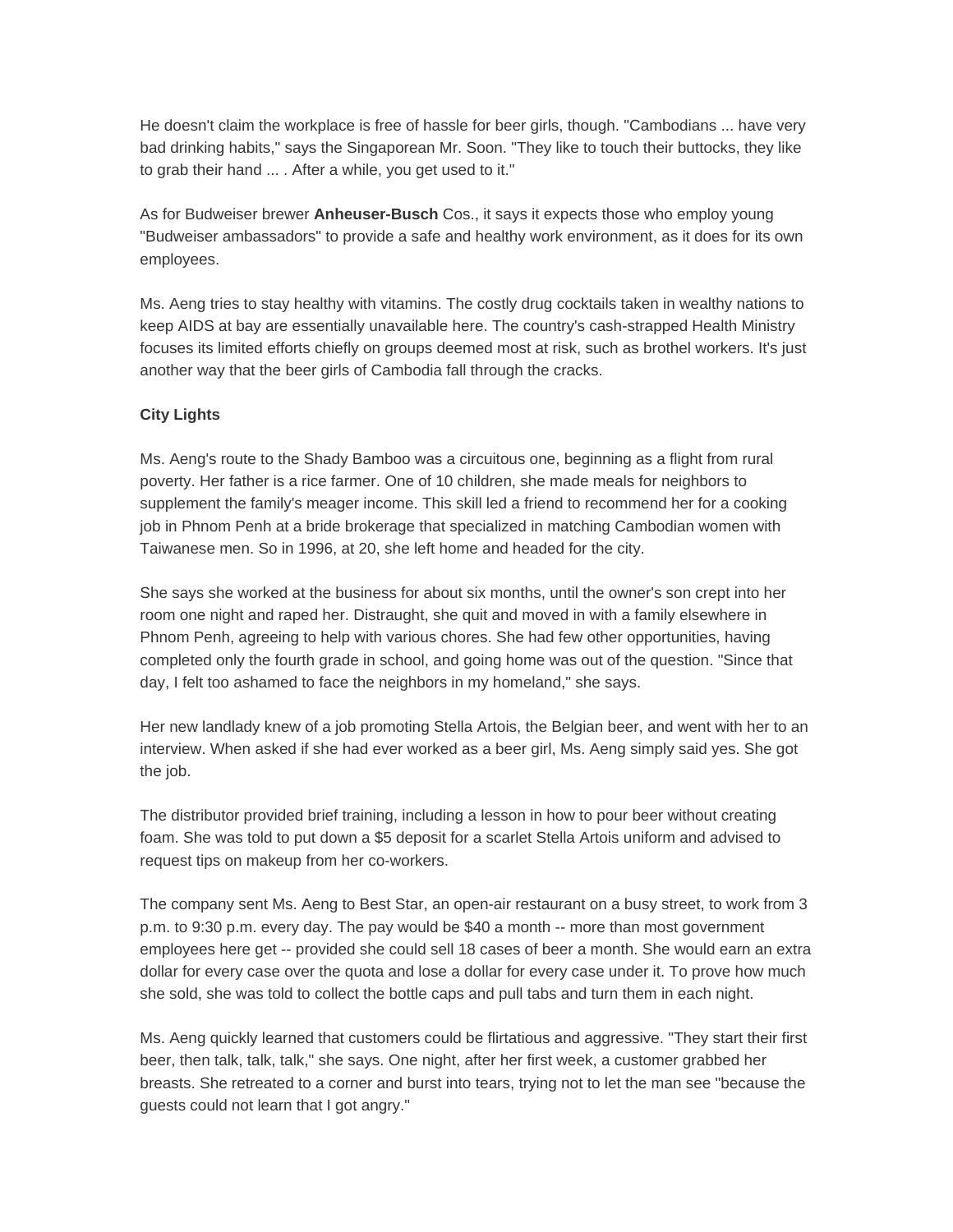The restaurant's owner also got angry -- at her. Ms. Aeng says the woman told her, "You're a beer girl -- why can't they grab you?" Despite fearing she would be fired, she complained to her supervisor at the Stella Artois distributor, Duong Chhiv Import Export & Transport Co. He laughed, she says, and said, "They just grabbed you. Nothing wrong ... . Normally the beer girl always gets grabbed by the customer."

The supervisor, Men Chhan, who has switched jobs, says he doesn't recall the case but would never have responded that way: "No. Never. Impossible." The restaurant owner, Chhay Sokheun, denies she got angry at Ms. Aeng, saying that if a customer treated a beer girl that way, she would "tell the girl not to go to that table anymore."

Ms. Aeng stuck with the job, learning how to drink beer, though she doesn't like it. Most distributors here want beer girls to share a drink with customers if invited because it sells more beer. Mr. Chhan, who says he is now with the distributor of San Miguel beer, says he "trains" girls to drink beer if they don't know how.

Philippine brewer **San Miguel** Corp. says it tells importers and distributors that its policy bars beer girls from drinking. But "it's very difficult for San Miguel to control the way our beer is promoted in Cambodia because we don't really have a presence there. Our relationship with our importer is basically that of a seller," says spokeswoman Maria Rosario B. Avancena. When told of some of the things that happen to beer girls in Cambodia, she says, "Frankly I'm shocked. We definitely wouldn't stand for it if we could help it."

Some beer girls say they are instructed to swallow "anti-drunkenness pills" such as an herbal preparation from India that is sold for the liver. The maker of the preparation, called Lycovin, says it makes no claims about alcohol consumption.

## **Taken by Force**

One night at the Best Star, complications arose. A group of four regulars had been tipping Ms. Aeng \$5 or \$10 every evening and pressuring her to leave with them after work. She says she always refused, but this night, they wouldn't take no for an answer. She says the men forced her into a car and drove her outside the city to a school building, where they pushed two tables together, made her lie on top, and one man raped her. She was still in her Stella Artois uniform.

She didn't fight back. "I was afraid if I resisted, the other men would beat me," Ms. Aeng says. Afterward, she says, the men abandoned her at the school, leaving her to flag down a moped taxi to get home. "They didn't even give me money for the fare," she says.

Ms. Sokheun, the restaurant owner, says she remembers such an incident, and "it was the girl's fault." The owner's version is that the beer girl -- she says it might have been Ms. Aeng -- had agreed to leave the restaurant with some customers who regularly paid her for sex, but when her boyfriend showed up, she hesitated and a scuffle ensued. The customers then pulled her into a car. Ms. Sokheun says she doesn't know whether there was a rape, but "if it happened, it was because of the girl."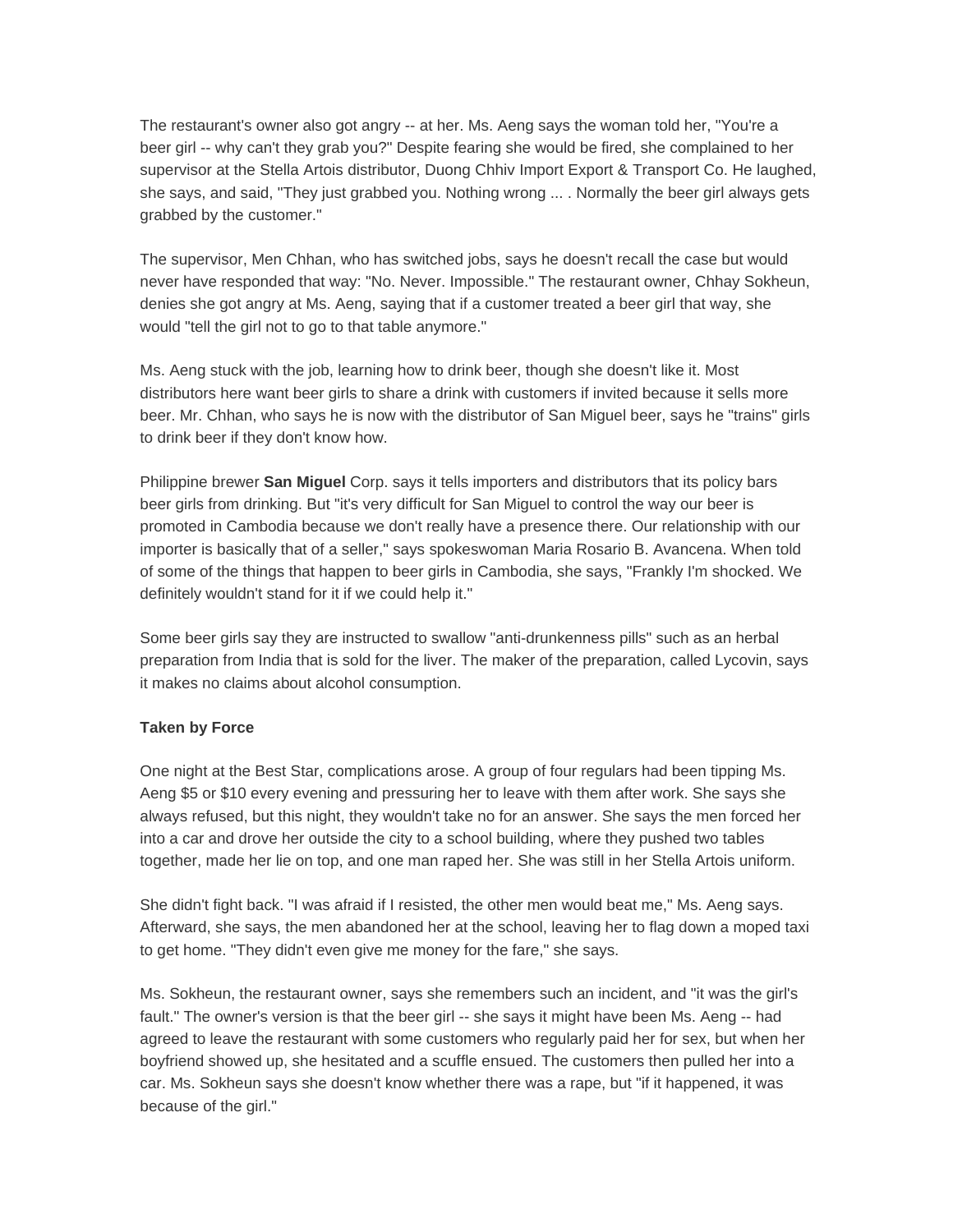Ms. Aeng says she didn't tell the police because she "didn't know the city yet." She says she did tell Mr. Chhan at the Stella Artois distributor and asked for a transfer but was refused, so she quit.

Mr. Chhan, after first denying that any such incident occurred, says, "It's a very long story... . Maybe it happened a long time ago, but I don't remember." A current manager at the Stella distributor says he was never told about such an incident.

**Interbrew** SA, the private Belgian company that brews Stella Artois, declines to answer any questions about the sale of its beer in Cambodia.

Ms. Aeng says she bounced around, promoting several beers and a French wine. "When you're good-looking, it's always possible to get a job," she says.

#### **AIDS in Cambodia**

She doesn't hide the fact that many times she went home with customers after work. She says she earned from \$10 to \$100 extra a night this way. But Ms. Aeng doesn't regard herself as a prostitute because unlike a worker in a brothel, "I get to choose who I go home with, unless I'm abducted."

A recent Cambodian government study of 379 beer girls found that 40% admitted exchanging sex for money or gifts, and said they "report the lowest rates of consistent condom use during commercial sex" of any group studied. The government estimates that 19% of "indirect commercial sex workers," in which it includes beer girls, are HIV-positive.

In Cambodia, poor education and the years of isolation that followed the Khmer Rouge's genocidal reign in the 1970s have combined to create a profound ignorance about the virus. "Cambodians just don't believe in AIDS," says Pok Panhavichetr, of the Khmer HIV/AIDS Alliance.

Geoff Manthey, director of the Joint United Nations Program on HIV/AIDS in Cambodia, says there's "a significant level of denial from the beer companies that their girls are engaging in sex with their customers." He says distributors should acknowledge it and offer sex education and free condoms. A typical response to this idea comes from Budweiser distributor Mr. Soon: "If you do that, then you will be in a way encouraging them," he says. "It's like saying it's OK to sleep with a customer."

### **It's Positive**

Last year, one of Ms. Aeng's past sex clients, a man she calls her godfather, thought she seemed sickly and arranged for her to have an HIV test. When the result came back, he wouldn't tell her what it was. He thought that "if I didn't know, I would live longer," she says.

Worried, Ms. Aeng arranged another test. She took along her boyfriend, Toun Sambath, a security guard she had met while serving him beer. When the results came back, he remained silent. She returned to their one-room apartment and cried. They both had tested positive.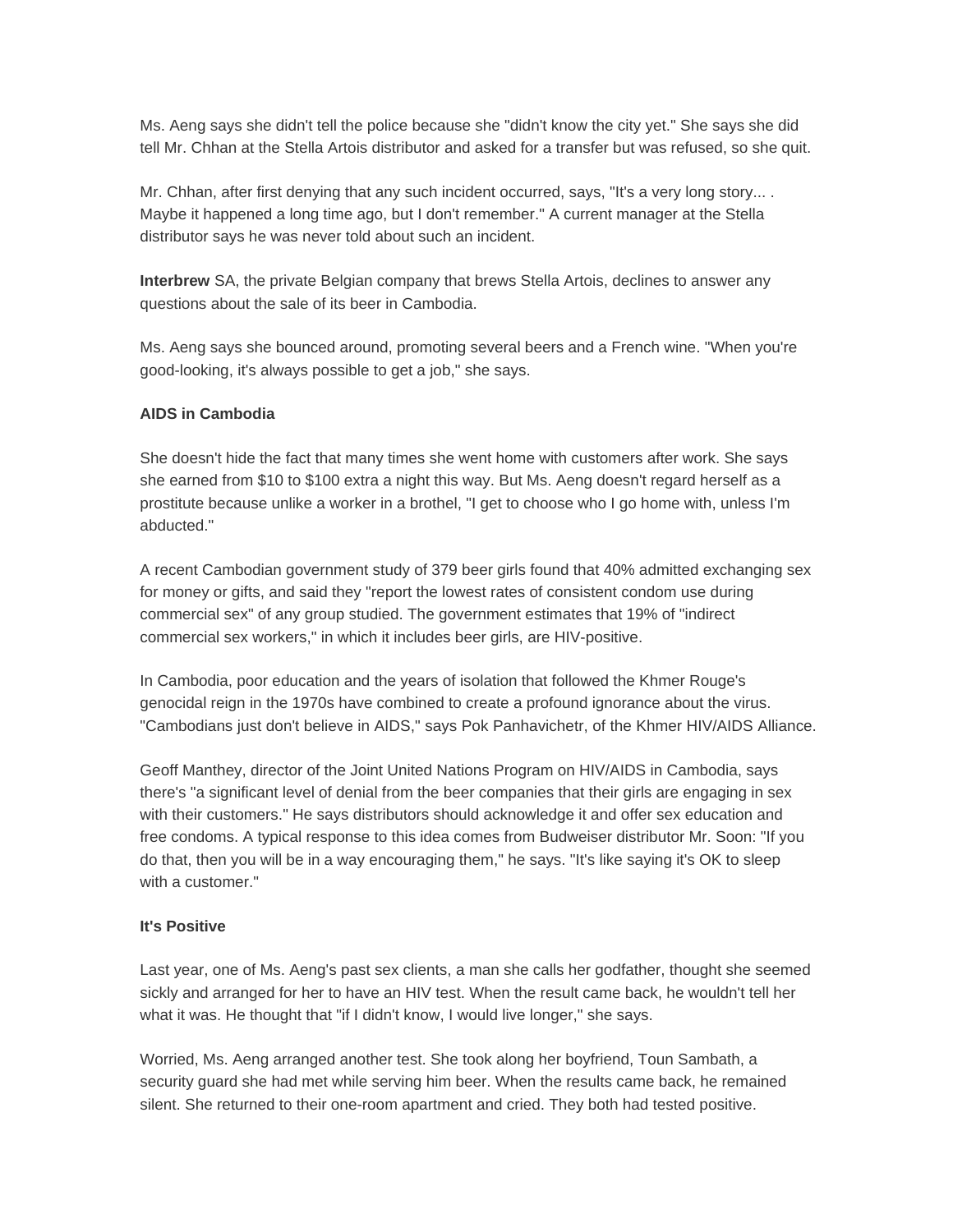Slowly, Ms. Aeng's good looks are beginning to fade. Behind her thick makeup, her face is pale, her large eyes circled with shadows. Medical records show she has complained of poor appetite, a cough, fever, headaches, fatigue, a whitish tongue and a skin disorder, and has visited a women's clinic at least 46 times since August. It has given her vitamins, soap, cough medicine and generic Tylenol.

About two months ago, the couple stopped taking even this mild medicine after being told they had to start paying for it. They say they barely make ends meet, what with \$20 a month for rent and utilities plus debts Mr. Sambath owes and \$10 that Ms. Aeng gives to a brother each month so he can study English.

They haven't told anyone about their illness. To avoid shaming her family, Ms. Aeng has never told them what she does. They think she is a garment worker.

Two months ago, Ms. Aeng took a job promoting American Beer, a brand introduced here by Mr. Chin, a Cambodian who once lived in the U.S. and whose wife and child still do. By paying a little better, his firm, Superspeed Transportation Ltd., recruited a team of experienced beer girls. There was no shortage of applicants.

### **'Disposable'**

Mr. Chin says he thinks some of the women sleep with customers, because about a third don't take the company van home most nights. He says he makes them sign a liability waiver, a practice he learned about in the U.S. But he says he doesn't believe any carry the AIDS virus. Ms. Aeng hasn't told him that she does.

American Beer is made by privately held Pittsburgh Brewing Co. It deals with an exporter and says it doesn't monitor and can't control local practices. "Marketing efforts that are done overseas are really not something the brewery participates in at all or really has any knowledge of," says Karen Krynick, export manager at the brewer.

But the president of the firm that exports American Beer to Cambodia, American Beverages & Commodities Co. in Kingston, Mass., is well aware of the beer girls. The attitude in Cambodia seems to be that "the women are second-class citizens -- they're disposable," says the executive, George Trawinski. He adds: "I'm not in charge of the morality of these countries, and even if I were, I couldn't change it."

Ms. Aeng says she enjoys selling American Beer. "It tastes like Heineken but you don't get a headache when you drink too much," she says. And customers at Shady Bamboo haven't been too aggressive. "No one has grabbed my breasts, just my hands and side," she says.

#### **Vanished Dream**

On a recent warm evening, after a long shift, Ms. Aeng grew wistful as she described the dream she had when she first became a beer girl. "I was hoping one of the clients would be rich enough,